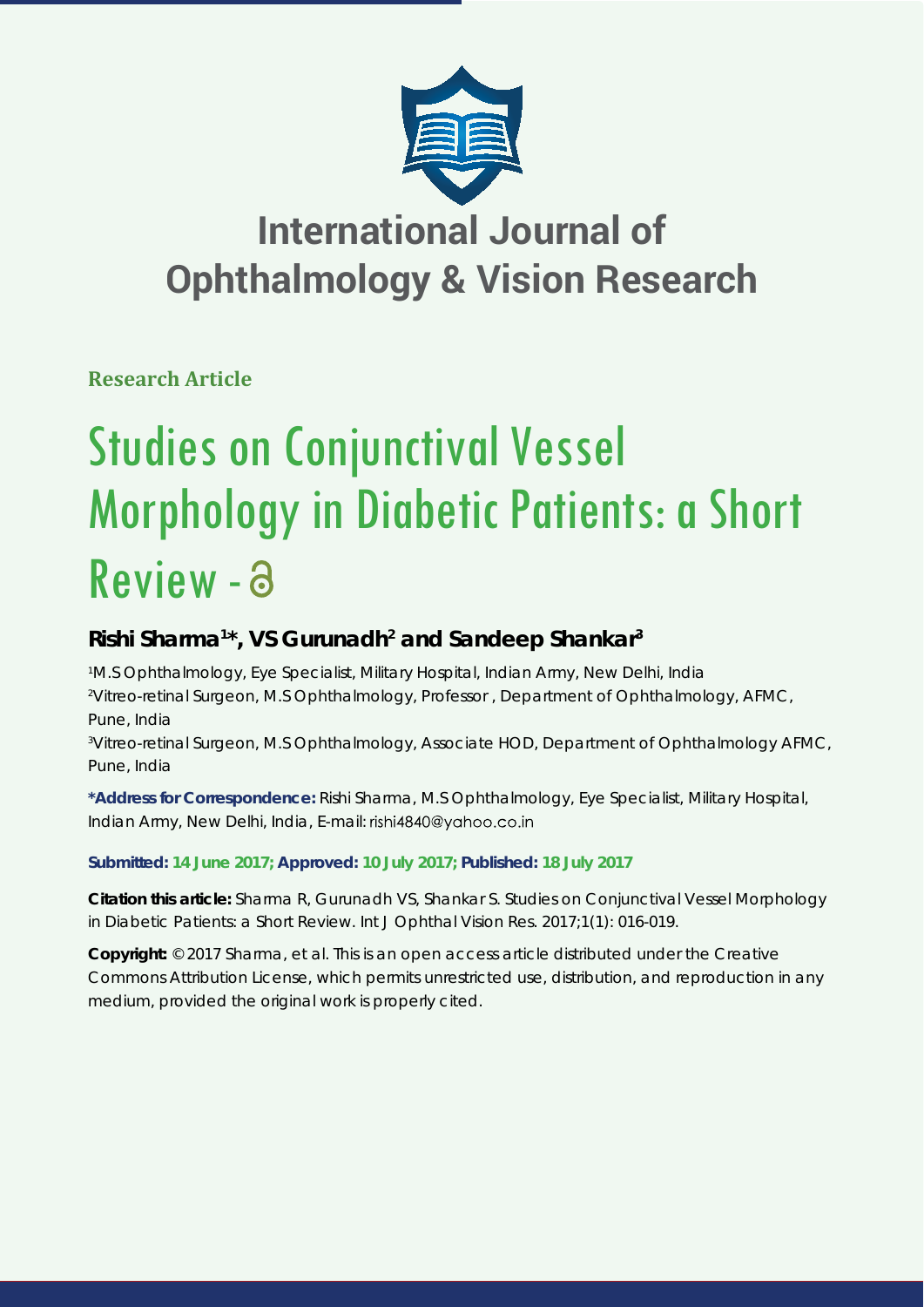#### **INTRODUCTION**

Diabetes mellitus is a disease associated with both micro and macro-vascular angiopathy. The classical example is the manifestation seen in the retinal vessels. Paralleling the manifestation in the retina are the manifestations in the renal, cardiac, and cerebral circulations. The visual deficits which arise out of the manifestation in the retina and the life threatening complications which arise out of the manifestations in the kidney, heart and CNS have been responsible for the extensive studies done on the same which have been extensively studied documented and treated. Though the retinal vessels differ in the histology from that elsewhere in the body due the presence of pericytes, the conjunctival vessels have a similarity that they can be easily visualized and documented. Diabetes is also associated with loss of capillaries and macro-vessel dilation in the conjunctiva, similar to well-known vessel changes in the retina.

Involvement of the conjunctiva in patients with diabetes has been an area of study since long [1]. It was earlier hypothesized that the vessels of the fundus of the eye were closely connected to the circulation of the cerebral flow whereas the changes of the conjunctival vascular bed might possibly correlate in a better way with the peripheral vessels and that majority of the patients with a high index at the bulbar conjunctiva suffer from peripheral occlusive disease [2].

However, Vasiutkova LA, [3] employed Biomicroscopy to study the state of microcirculation of the bulbar conjunctiva in 166 patients with diabetes mellitus at different stages of the ophthalmoscopic assessment of the fundus of the eye. The author found altered conjunctival micro-hemodynamic in 89.7% of the patients, in the presence of retinopathy in all the cases and in 69.3 % in cases of normal picture of the fundus of the eye. The author found that the qualitative and quantitative changes in microcirculation of the conjunctiva depended on the stage and form of diabetic retinopathies. Values of changes of the total conjunctival index and its constituents were on an increase with aggravation of a pathological process in the fundus of the eye. Vascular changes prevailed in the diabetic-sclerotic and diabetic-hypertensive forms of retinopathies, intravascular changes and perivascular edema prevailed diabetic-renal form. Marked derangement of the end blood flow was expressed in the appearance of perivascular, vascular, and intravascular lesions, increasing with the progress of diabetes mellitus. Adequate therapy gave positive results with the disappearance or reduction of perivascular lesions in the microcirculation, and also improvement of the rheological properties of the blood.

Danilova [4] in a study comparing the results of a study of the conjunctival and retinal vessels found conjunctival microcirculation to be disturbed in 68% of patients with the normal ophthalmological picture of the optic fundus and in all patients with diabetic retinopathies. This study recommended microphotography of the conjuctival vessels in patients with diabetes mellitus for early diagnosis of micro hemodynamic disturbances. Utiamyshev RI, et al. [5] studied basal blood flow and responses of the microcirculatory channel to physiological and pharmacological loads in health and diabetes mellitus using the method of photon-correlation spectroscopy in the light fiber variant. The rate of the basal blood flow in patients with diabetes mellitus (irrespective of the diabetes type) as compared to that in health was significantly lower in the fingertip and tended towards reduction in the inner side of the forearm, lobule of the auricle and in the conjunctiva. The presence of retinopathies in patients with diabetes mellitus resulted in a significant decrease in the rate of the blood flow in the conjunctiva as compared to those in good health and diabetes mellitus without retinopathy. The response of the blood flow to physiological (orthostatic and ischemic) and pharmacological (nitroglycerin and pentoxifyllin) tests in patients with diabetes mellitus was also low; the presence of angiopathies caused a more acute reduction of the reactive power of the microcirculatory channel to the orthostatic test. The nature of the nitroglycerin effect in good health and diabetes mellitus was different: in the first case noticeable vascular reactions were observed; in the second case a persistent vasodilative effect was observed. The pentoxifyllin effect was characterized by an elevated rate of the blood flow in health and diabetes mellitus.

Several teams have emphasized the value of Conjunctival Angioscopy (CA) and Peri-Ungual Capillaroscopy (PUC), describing suggestive anomalies: microectatic venous dilatation (V/A greater than 4.5), sludge on CA, "fish shoal" capillaries [6].

Cheung AT [7] et al studied conjunctival microvascular abnormalities in the bulbar conjunctiva of 14 patients with T2DM and in age-matched healthy control subjects without diabetes. They videotaped and objectively studied by using Computer-Assisted Intravital Microscopy (CAIM), a novel and quantitative real-time technology. Patients with T2DM ( $N = 14$ ) had significantly ( $p < 0.01$ ) wider conjunctival vessel diameters (71.9 +/ - 5.2 micrometer) than healthy non-diabetic control subjects (54.0 +/ - 4.4 micrometer). In the study patients, microvascular distribution was significantly ( $p <$ 0.01) abnormal (36.7 +/ - 18.2 versus 45.3 +/- 9.6 cm per unit area, patients versus control subjects), and vessel distribution was uneven on the surface of the bulbar conjunctiva. The Arteriole: Venule (A:V) ratio in patients with T2DM was extremely variable and differed significantly ( $p < 0.01$ ) from that in the non-diabetic control subjects (A:V approximately 1:2). In addition, a unique sinusoidal (hypertensive) vascular pattern frequently existed in some of the large veins of all study patients with T2DM but in none of the non-diabetic control subjects. They identified the presence of microvascular changes (abnormalities) in the conjunctival microcirculation of patients with T2DM. Although all these abnormalities did not appear in the same patient at the same time, the sum total of their presence in each patient correlated significantly with disease severity, as noted in the medical records. The severity of microvascular abnormalities, however, did not correlate with the duration of the disease since diagnosis.

R.vanZijderveld, et al. [8] used Orthogonal Polarization Spectral (OPS) imaging to compare the conjunctival microvasculature in diabetic and age-matched non-diabetic persons in order to establish a diagnostic index of micro vascular changes in diabetes mellitus. For this purpose, the eyes of 15 diabetic patients and 15 non-diabetic controls were investigated. The experiments were performed on the inferior and nasal part of the bulbar conjunctiva of each eye. The images were computer analyzed and several parameters were measured. In addition, a qualitative characterization of the conjunctival microvasculature was performed. In diabetic patients, a lower percentage of conjunctival micro vessels were measured than in controls. Furthermore, a significant increase in diffusion distance was revealed in the diabetic population. Micro vascular abnormalities, such as capillary elongation, sludging, vessel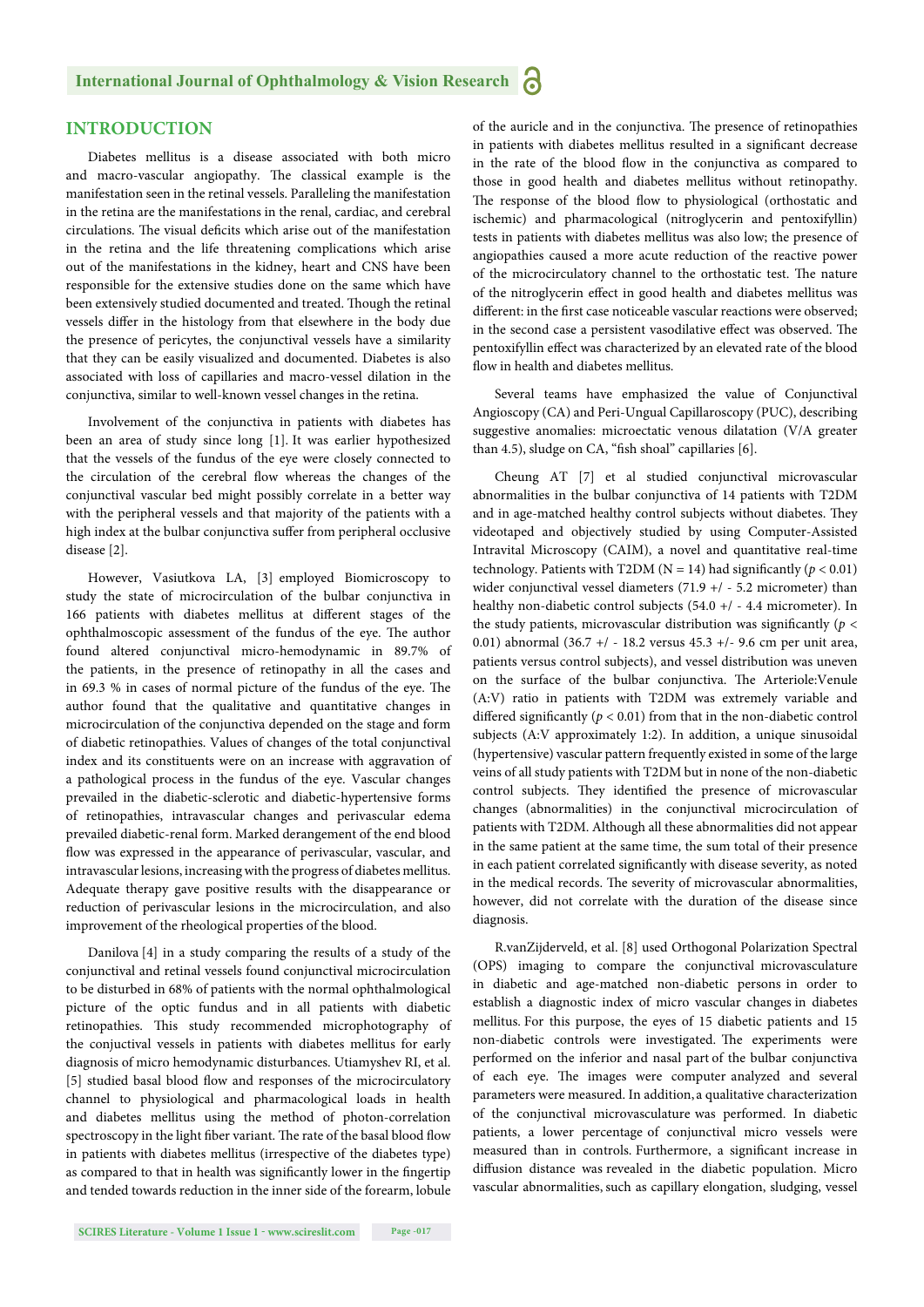#### **International Journal of Ophthalmology & Vision Research** Ы

distension and vessel tortuosity were more frequently present in the diabetic group, as compared to the controls. Other frequently seen abnormalities in diabetic patients were beaded vessels, box car blood flow phenomenon, hemosiderin deposits and blocked vessels. OPS imaging was found to be a reliable technique to visualize the conjunctival microcirculation and to measure systemic micro vascular parameters. Microcirculation of diabetic patients exhibited significant differences in relation to the controls, in particular decreased vascularity. OPS imaging is an easy to handle diagnosticdevice with interesting opportunities in diagnosis of micro vascular conjunctival and systemic disorders.

Owen CG, et al. [9] emphasized that though diabetes is associated with loss of capillaries and macro vessel dilation in the conjunctiva, similar to well-known vessel changes in the retina, little is known about the effect of diabetes on the tortuosity of vessels of the conjunctiva. The authors examined the tortuosity of conjunctival vessels in participants with and without diabetes. They conducted a case-control study on fifty-three patients with diabetes (17 with type 1 diabetes, 36 with type 2 diabetes) and 60 controls (all aged 20-94 years). Digital red-free images of conjunctivae were analyzed using an automated computer algorithm to identify vessel axes and to quantify vessel tortuosity. Differences in vessel tortuosity were adjusted for age, gender, blood pressure, and smoking status. Tortuosity was expressed in units of curve energy (the square of the radian angular change between subsequent locations identified by the algorithm, standardized by vessel length). A longer duration of diabetes was associated with a reduction in overall vessel tortuosity (-2.8%; 95% confidence interval  $[CI]$ , -4.3% to -1.3% per decade). This inverse association was driven by changes in larger vessels (40 microns in width or more), whereas increased tortuosity was observed in capillary sized vessels (< 25 microns, 4.0%; 95% CI, -0.2% to 8.2% per decade). Compared with controls, those with type 1 diabetes (median duration of disease, 26 years) showed a 17.9% increase (95% CI, 4.7% to -31.0%) in capillary tortuosity. Conversely, those with type 1 diabetes showed a 7% decrease (95% CI, -11.8% to -2.3%) in tortuosity among vessels 40 to 80 microns or less in size and a 26.8% decrease (95% CI, -66.2% to 12.7%) in the fewer number of vessels more than 80 microns in size compared with controls. Similar, but smaller differences were seen in those with type 2 diabetes with shorter duration of diabetes (median, 7 years). They found that macro vessel dilation associated with diabetes may result in vessel engorgement and straightening, especially among those with longer durations of disease. Increased tortuosity associated with diabetes among conjunctival capillaries mirrors established vessel changes observed in the retina. This study group concluded that conjunctival angiopathy associated with diabetes may contribute to susceptibility to anterior eye disease among patients with diabetes.

Worthen DM, et al. [10] analyzed the photographs of the bulbar conjunctiva of 56 diabetic and 59 non-diabetic control patients by newly developed morph metric techniques. When compared to controls diabetic patients showed:

- 1. Decreased vascularity in the capillary bed but an increased vascularity of the venules with a volume shift in the distribution of blood into the venules.
- 2. An increased capillary pressure but comparable flow and therefore increased capillary resistance.
- 3. An increase in the range of background density suggesting either focal thickening of the interstitial tissue or variable amounts of fluid within the tissue.
- 4. A decrease in the percentage of the area occupied by micro vessels.
- 5. An increase in diffusion distance to all vessels.

To WJ, et al. [11] hypothesized that T2DM vasculopathy can be revealed and quantified in the bulbar conjunctiva prior to its pathologic presentation in the retina [9]. Using Computer-Assisted Intravital Microscopy (CAIM), an objective, non-invasive approach can provide a viable complement to retinal fundus photography to possibly screen patients for early signs of real-time, in vivo T2DM vasculopathy. Fundus photography was utilized to determine the Retinopathy Level (RL) in T2DM patients with Non-Proliferative Diabetic Retinopathy (NPDR) and control subjects. CAIM was used to quantify microangiopathy in the bulbar conjunctiva in the same patients, and reported on a Severity Index (SI). The average RL for the T2DM patients in this study is  $19.68 \pm 9.91$ , which differs from control subjects (RL =  $10 \pm 0.0$ ;  $p < 0.05$ ). A significant difference in vasculopathy was observed in the conjunctival microcirculation in the same patients ( $SI = 5.81 \pm 1.30$ ) when compared with control subjects (SI =  $1.33 \pm 1.58$ ;  $p < 0.05$ ). The results provide evidence that significant vasculopathy had developed in the microcirculation in the bulbar conjunctiva, though diabetic retinopathy had not developed significantly in the same patients - indicative of the presence of a time window for early intervention of T2DM before nonproliferative retinopathy develops, and the real-time availability of the conjunctival microvasculature as an in vivo platform to monitor disease progression.

#### **CONCLUSION**

The studies conducted on the conjunctival vessel in diabetic patients clearly demonstrate macro vessel dilation associated with diabetes may result in vessel engorgement and straightening, especially among those with longer durations of disease. Increased tortuosity associated with diabetes among conjunctival capillaries mirrors established vessel changes observed in the retina. Evaluation of conjunctival angiopathy associated with diabetes may help in detecting changes in the retina more easily, maybe earlier even by para-clinical workers.

#### **REFERENCES**

- 1. Ditzel J, Sagild U. Morphologic and Hemodynamic Changes in the Smaller Blood Vessels In Diabetes Mellitus. II. The degenerative and hemodynamic changes in the bulbar conjunctiva of normotensive diabetic patients. Engle J Med. 1954; 250: 587-594. https://goo.gl/Ps7hRC
- 2. Dexel T, Bohme H, Schmidt P, Haslbeck M, Mehnert H. Investigation of conjunctival vessels in diabetics with and without retinopathy by means of a microcirculation-index. Bibl Anat. 1977; 16: 442-4. https://goo.gl/isKfPL
- 3. Vasiutkova LA. State of the microcirculation in diabetes mellitus based on conjunctival biomicroscopy data. Probl Endokrinol (Mosk). 1978; 24: 8-13. https://goo.gl/yyKodu
- 4. Danilova AI. Blood Circulation in the Conjunctival Blood Vessels of Patients with Diabetes Mellitus. Probl Endokrinol (Mosk). 1980; 26: 9-14. https://goo.gl/J9JRD2
- 5. Utiamyshev RI, Aref'ev IM, Mazovetskiĭ AG, Shevchenko RA. Changes in the rate of surface blood microcirculation studied by photon-correlation spectroscopy in the practical treatment and diagnosis of diabetes mellitus. TerArkh.1985; 57: 120-6. https://goo.gl/vR4roL
- 6. Lagrue G, Hamon P, Maurel A, Balanger S. Conjunctival and peri-ungual angioscopy in noninsulin-dependent diabetes mellitus. Informational value of observed anomalies. J Mal Vasc. 1988; 13: 101-5. https://goo.gl/f81brz